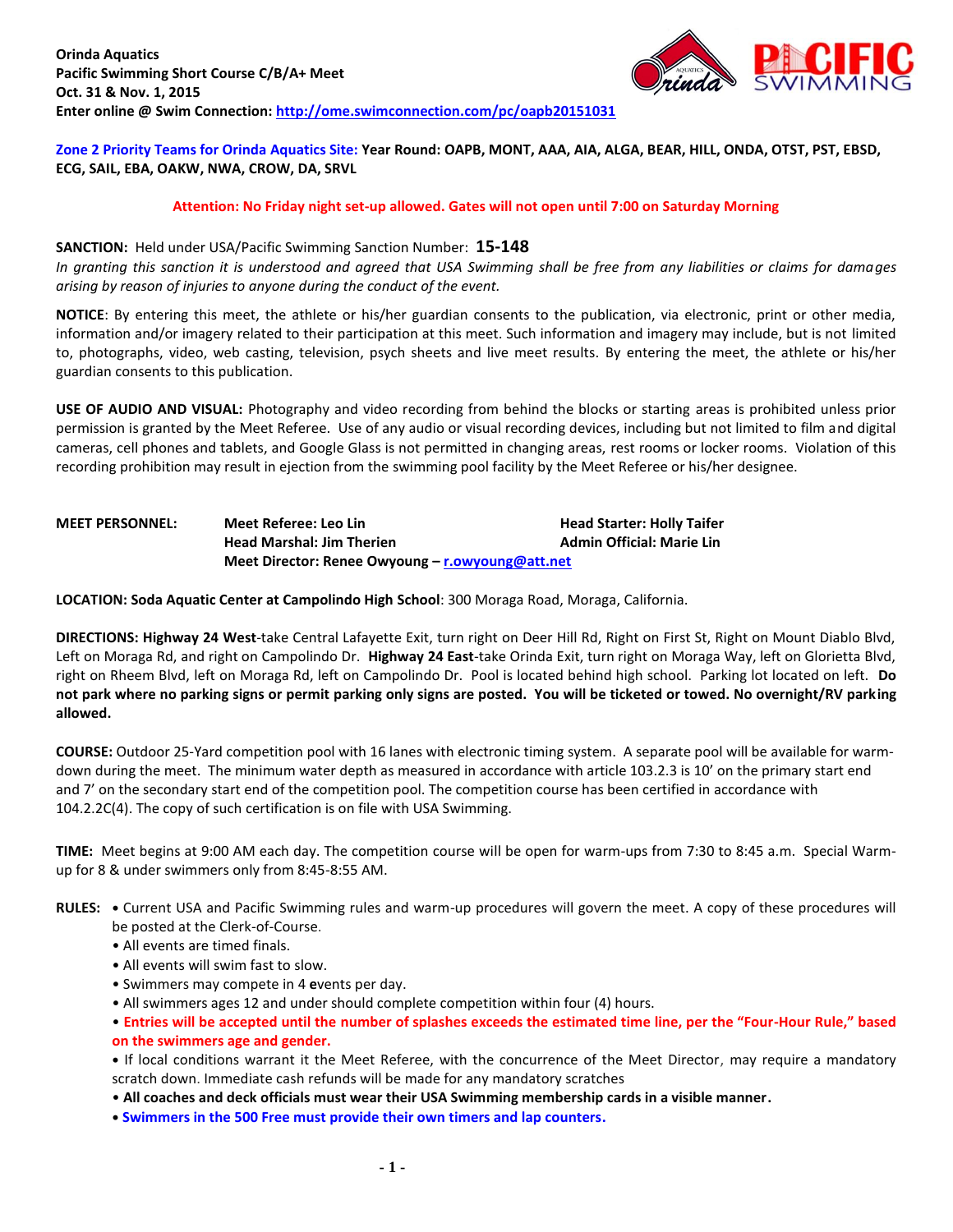**UNACCOMPANIED SWIMMERS:** USAS athlete-member competing at the meet must be accompanied by a USA Swimming membercoach for the purposes of athlete supervision during warm-up, competition and warm-down. If a coach-member of the athlete's USAS Club does not attend the meet to serve in said supervisory capacity, it is the responsibility of the swimmer or the swimmer's legal guardian to arrange for supervision by a USA Swimming member-coach. The Meet Director or Meet Referee may assist the swimmer in making arrangements for such supervision; however, it is recommended that such arrangements be made in advance of the meet by the athlete's USAS Club Member-Coach.

**RACING STARTS:** Any swimmer entered in this meet, unaccompanied by a USA Swimming member coach, must be certified by a USA Swimming member coach as being proficient in performing a racing start or must start the race in the water. It is the responsibility of the swimmer or the swimmer's legal guardian to ensure compliance with this requirement.

### **RESTRICTIONS:**

- Smoking and the use of other tobacco products is prohibited on the pool deck, in the locker rooms, in spectator seating, on standing areas and in all areas used by swimmers, during the meet and during warm-up periods.
- Sale and use of alcoholic beverages is prohibited in all areas of the meet venue.
- No glass containers are allowed in the meet venue.
- No propane heater is permitted except for snack bar/meet operations.
- All shelters must be properly secured.
- Changing into or out of swimsuits other than in locker rooms or other designated areas is prohibited.

• Destructive devices, to include but not limited to, explosive devices and equipment, firearms (open or concealed), blades, knives, mace, stun guns and blunt objects are strictly prohibited in the swimming facility and its surrounding areas. If observed, the Meet Referee or his/her designee may ask that these devices be stored safely away from the public or removed from the facility. Noncompliance may result in the reporting to law enforcement authorities and ejection from the facility. Law enforcement officers are exempt per applicable laws.

• Coaches, Parents and Siblings may not use the pool

## **ELIGIBILITY:**

• Swimmers must be current members of USA-S and enter their name and registration number on the meet entry card as they are shown on their Registration Card. If this is not done, it may be difficult to match the swimmer with the registration and times database. The meet host will check all swimmer registrations against the SWIMS database and if not found to be registered, the Meet Director shall accept the registration at the meet (a \$10 surcharge will be added to the regular registration fee). Duplicate registrations will be refunded by mail.

• Swimmers in the "A" Division must have met at least USA Swimming Motivational "A" minimum time standard. Swimmers in the "B" Division must have met at least the listed "B" minimum time standard. All entry times slower than the listed "B" time standard will be in the "C" Division.

• Entries with **"NO TIME" will not be accepted.**

• Entry times submitted for this meet will be checked against a computer database and may be changed in accordance with Pacific Swimming Entry Time Verification Procedures.

- Disabled swimmers are welcome to attend this meet and should contact the Meet Director or Meet Referee regarding and special accommodations on entry times and seeding per Pacific Swimming policy.
- Swimmers 19 years of age and over may compete in the meet for time only, no awards. Such swimmers must have met standards for the 17-18 age group.
- The swimmer's age will be the age of the swimmer on the first day of the meet.

**ENTRY PRIORTY: Meet entries will not be accepted any earlier than Sept. 26th, 2015. Entries of swimmers from ASSIGNED Zone 2 "year round" teams in "good standing" postmarked or entered online by 11:59 p.m. on Saturday, Oct. 3rd will be given 1st priority acceptance.** Entries from members of Zone 2 teams (year-round and seasonal) postmarked or entered online between 12:00 am on Sunday, Oct. 4<sup>th</sup> and 11:59 pm on Saturday, Oct. 10<sup>th</sup> will be given 2<sup>nd</sup> priority acceptance. All entries from zone 2, all other Pacific LSC Zones and other LSC's, either postmarked, entered online, or hand delivered by the entry deadline will be considered in the order that they were received.

**\*\*Note: Swimmers who falsify their entry form by listing a team to which they are not legitimately associated will be rejected from the meet. Further, entry fees will not be refunded and they may be referred to Pacific Swimming Review Committee for disciplinary action**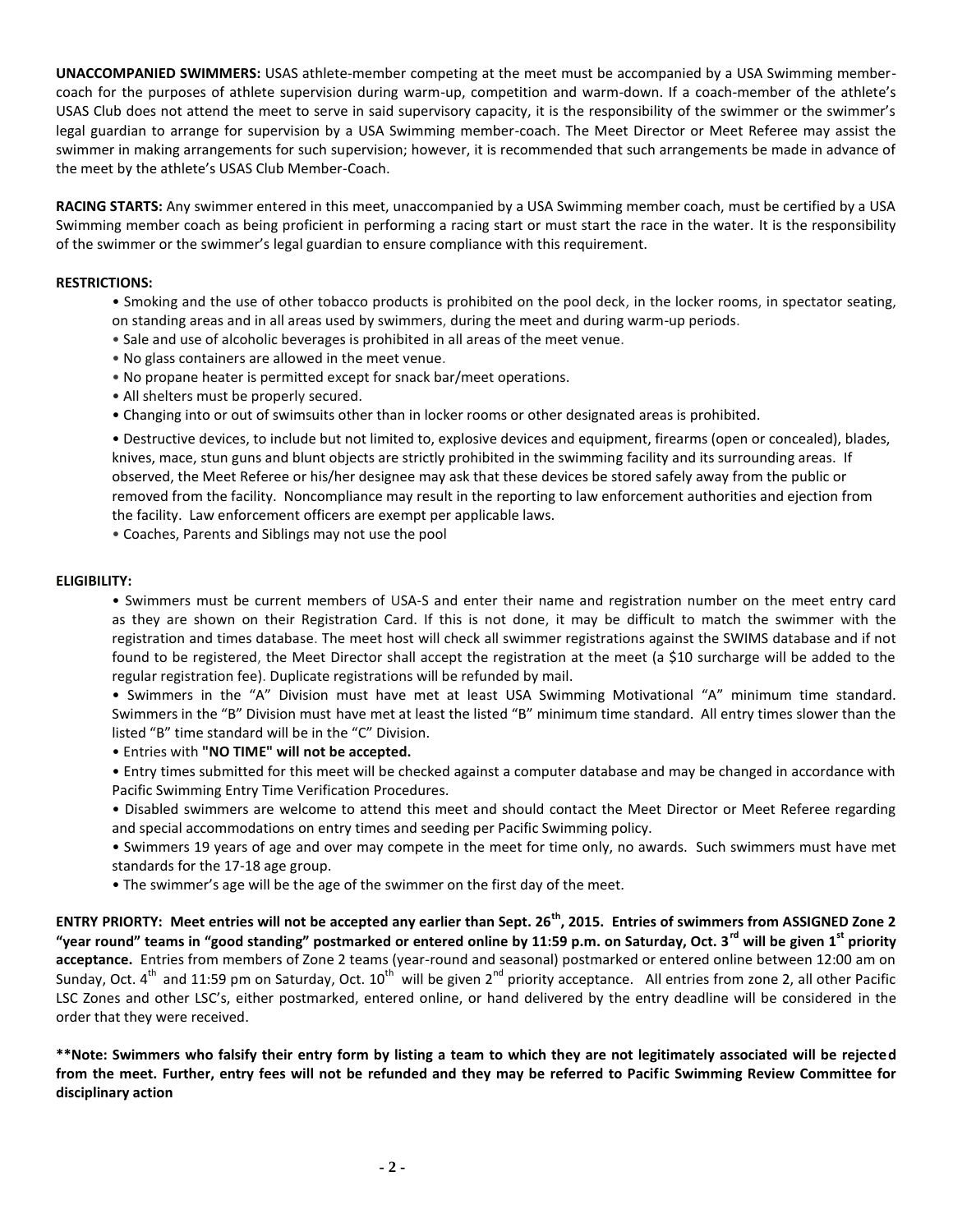**ENTRY FEES:** \$4.00 per event plus a \$8.00 participation fee per swimmer. Entries will be rejected if payment is not sent at time of request.

**ONLINE ENTRIES:** To enter online go to **[http://ome.swimconnection.com/pc/OAPB20151031](http://ome.swimconnection.com/pc/OAPB20151031530)** to receive an immediate entry confirmation. This method requires payment by credit card. Swim Connection, LLC charges a processing fee for this service, equal to \$1 per swimmer plus 5% of the total Entry Fees. Please note that the processing fee is a separate fee from the Entry Fees. If you do not wish to pay the processing fee, enter the meet using a mail entry. **Entering online is a convenience, is completely voluntary, and is in no way required or expected of a swimmer by Pacific Swimming.** Online entries will be accepted through **Wednesday, Oct. 21 st, 2015 (unless meet reaches capacity prior to that date).**

**MAILED OR HAND DELIVERED ENTRIES**: Entries must be on the attached consolidated entry form. Forms must be filled out completely and printed clearly with swimmers best time. Entries must be postmarked by midnight, **Monday, Oct. 19 th , 2015** or hand delivered by 6:30 p.m., Wednesday Oct. 21<sup>st</sup>, 2015. No late entries will be accepted. No refunds will be made, except mandatory scratch downs. Requests for confirmation of receipt of entries should include a self-addressed envelope.

# **Make check payable to: Orinda Aquatics Mail/Hand Deliver entries to: Renee Owyoung, 6537 Liggett Drive, Oakland, CA 94611**

**CHECK-IN:** The meet will be deck seeded. Swimmers must check-in at the Clerk-of-Course. Close of check-in for all individual events shall be no more than 60 minutes before the estimated time of the start of the first heat of the event. No event shall be closed more than 30 minutes before the scheduled start of the session. Swimmers who do not check in will not be seeded and will not be allowed to compete in that event.

**SCRATCHES:** Any swimmers not reporting for or competing in an individual timed final event that they have checked in for shall not be penalized.

**AWARDS:** Awards will be given to top 8 finishers in the following age groups in each division (C, B, A): 8&u, 9-10, 11-12, 13-14, 15- 16 and 17-18 age groups. "A" medals will be awarded to swimmers achieving a new "A" time regardless of place achieved in event. No awards will be given to swimmers age 19 years or older. All Individual awards must be picked up at the meet. No awards will be mailed or distributed after the meet.

**ADMISSION:** Free. A two-day program will be available for a reasonable cost.

**SNACK BAR & HOSPITALITY:** A snack bar will be available throughout the competition. Coaches and working deck officials will be provided lunch. Hospitality will serve refreshments to timers.

**MINIMUM OFFICIALS:** The Meet Referee shall conduct an inventory of Officials and shall compare the number of swimmers entered against the number of Officials that worked representing each team per day of the meet. Those teams who have not provided sufficient Officials in a day of the meet, in accordance with the table below, will be fined \$100 per missing Official per day.

| Number of swimmers entered in meet per team per day | Number of trained and carded officials |
|-----------------------------------------------------|----------------------------------------|
| 1-10                                                |                                        |
| $11 - 25$                                           |                                        |
| 26-50                                               |                                        |
| 51-75                                               |                                        |
| 76-100                                              |                                        |
| Every 20 swimmers over 100                          |                                        |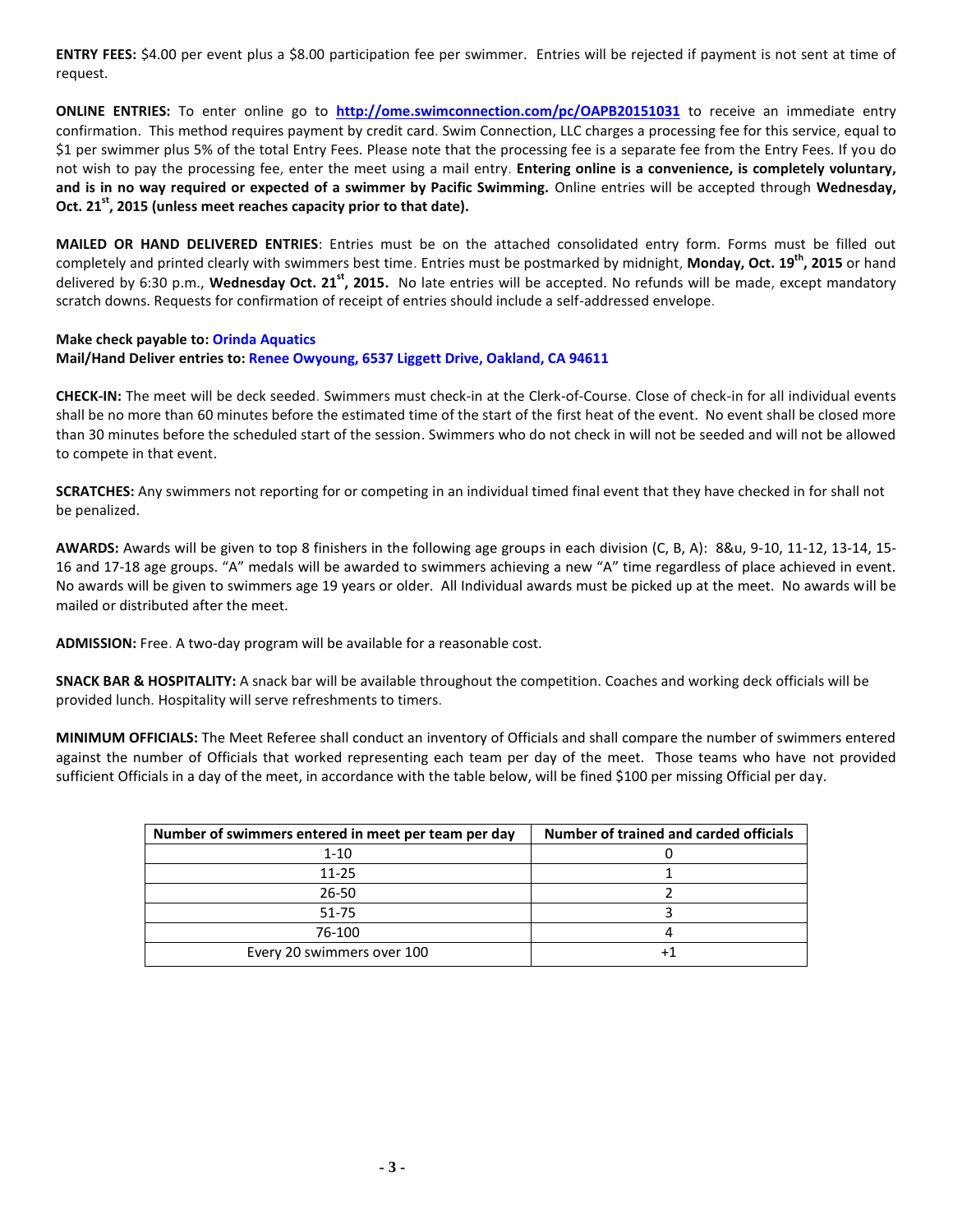## **EVENT SUMMARY**

|         |          | <b>SATURDAY</b> |            | <b>SUNDAY</b>  |           |               |          |               |                 |  |
|---------|----------|-----------------|------------|----------------|-----------|---------------|----------|---------------|-----------------|--|
| 8&under | 10&under | $9 - 10$        | 11-12      | $13 - 18$      | 8&under   | 10&under      | $9 - 10$ | $11 - 12$     | 13-18           |  |
| 25 Free |          | 100 IM          | 200 Breast | 200 IM         | 25 Breast |               | 200 Free | 200 IM        | 200 Breast      |  |
|         | 50 Back  |                 | 50 Back    | 200 Back       |           | 50 Breast     |          | 100 Breast    | 100 Back        |  |
| 25 Fly  |          | $100$ Fly       | 50 Breast  | 100 Breast     | 25 Back   |               | 100 Back | 200 Back      | <b>100 Fly</b>  |  |
|         | 50 Free  |                 | 50 Free    | <b>200 Flv</b> |           | <b>50 Fly</b> |          | <b>50 Flv</b> | 50 Free         |  |
|         |          | 100 Breast      | 200 Fly    | 100 Free       |           |               |          | 100 Free      | <b>500 Free</b> |  |

# **EVENTS**

|                               | <b>SATURDAY EVENTS</b> |                              | <b>SUNDAY EVENTS</b>          |                  |
|-------------------------------|------------------------|------------------------------|-------------------------------|------------------|
| <b>GIRLS</b><br><b>EVENT#</b> | <b>EVENTS</b>          | <b>BOYS</b><br><b>EVENT#</b> | <b>GIRLS</b><br><b>EVENT#</b> | <b>EVENTS</b>    |
| 1                             | 13&up 200 IM           | $\mathbf{2}$                 | 35                            | 11-12 200 IM     |
| 3                             | 11-12 200 Breast       | 4                            | 37                            | 9-10 200 Free    |
| 5                             | 9-10 100 IM            | 6                            | 39                            | 13&up 200 Breast |
| $\overline{\phantom{a}}$      | 8&un 25 Free           | 8                            | 41                            | 8&un 25 Breast   |
| 9                             | 13&up 200 Back         | 10                           | 43                            | 11-12 100 Breast |
| 11                            | 11-12 50 Back          | 12                           | 45                            | 10&un 50 Breast  |
| 13                            | 10&un 50 Back          | 14                           | 47                            | 13&up 100 Back   |
| 15                            | 13&up 100 Breast       | 16                           | 49                            | 11-12 200 Back   |
| 17                            | 11-12 50 Breast        | 18                           | 51                            | 8&un 25 Back     |
| 19                            | 8&un 25 Fly            | 20                           | 53                            | 9-10 100 Back    |
| 21                            | 9-10 100 Fly           | 22                           | 55                            | 13&up 100 Fly    |
| 23                            | 13&up 200 Fly          | 24                           | 57                            | 11-12 50 Fly     |
| 25                            | 11-12 50 Free          | 26                           | 59                            | 10&un 50 Fly     |
| 27                            | 10&un 50 Free          | 28                           | 61                            | 13&up 50 Free    |
| 29                            | 13&up 100 Free         | 30                           | 63                            | 11-12 100 Free   |
| 31                            | 11-12 200 Fly          | 32                           | 65                            | *13&up 500 Free  |
| 33                            | 9-10 100 Breast        | 34                           |                               |                  |

|                         | <b>SATURDAY EVENTS</b> |                              |    | <b>SUNDAY EVENTS</b>          |                  |                              |  |  |
|-------------------------|------------------------|------------------------------|----|-------------------------------|------------------|------------------------------|--|--|
| <b>IRLS</b><br>ENT#     | <b>EVENTS</b>          | <b>BOYS</b><br><b>EVENT#</b> |    | <b>GIRLS</b><br><b>EVENT#</b> | <b>EVENTS</b>    | <b>BOYS</b><br><b>EVENT#</b> |  |  |
| $\mathbf{1}$            | 13&up 200 IM           | $\mathbf{2}$                 |    | 35                            | 11-12 200 IM     | 36                           |  |  |
| $\overline{\mathbf{3}}$ | 11-12 200 Breast       | 4                            |    | 37                            | 9-10 200 Free    | 38                           |  |  |
| $\overline{\mathbf{5}}$ | 9-10 100 IM            | 6                            |    | 39                            | 13&up 200 Breast | 40                           |  |  |
| $\overline{7}$          | 8&un 25 Free           | 8                            |    | 41                            | 8&un 25 Breast   | 42                           |  |  |
| $\overline{9}$          | 13&up 200 Back         | 10                           |    | 43                            | 11-12 100 Breast | 44                           |  |  |
| 11                      | 11-12 50 Back          | 12                           |    | 45                            | 10&un 50 Breast  | 46                           |  |  |
| 13                      | 10&un 50 Back          | 14                           |    | 47                            | 13&up 100 Back   | 48                           |  |  |
| 15                      | 13&up 100 Breast       | 16                           |    | 49                            | 11-12 200 Back   | 50                           |  |  |
| 17                      | 11-12 50 Breast        | 18                           | 51 |                               | 8&un 25 Back     | 52                           |  |  |
| 19                      | 8&un 25 Fly            | 20                           |    | 53                            | 9-10 100 Back    | 54                           |  |  |
| 21                      | 9-10 100 Fly           | 22                           |    | 55                            | 13&up 100 Fly    | 56                           |  |  |
| 23                      | 13&up 200 Fly          | 24                           |    | 57                            | 11-12 50 Fly     | 58                           |  |  |
| 25                      | 11-12 50 Free          | 26                           |    | 59                            | 10&un 50 Fly     | 60                           |  |  |
| 27                      | 10&un 50 Free          | 28                           |    | 61                            | 13&up 50 Free    | 62                           |  |  |
| 29                      | 13&up 100 Free         | 30                           |    | 63                            | 11-12 100 Free   | 64                           |  |  |
| 31                      | 11-12 200 Fly          | 32                           |    | 65                            | *13&up 500 Free  | 66                           |  |  |
| 33                      | 9-10 100 Breast        | 34                           |    |                               |                  |                              |  |  |

*\*All swimmers in the 500 Free must provide their own timer & lap counter*

**All Time standards are located on the Pacific Swimming Website:** [http://www.pacswim.org/page/times\\_standards.shtml](http://www.pacswim.org/page/times_standards.shtml)